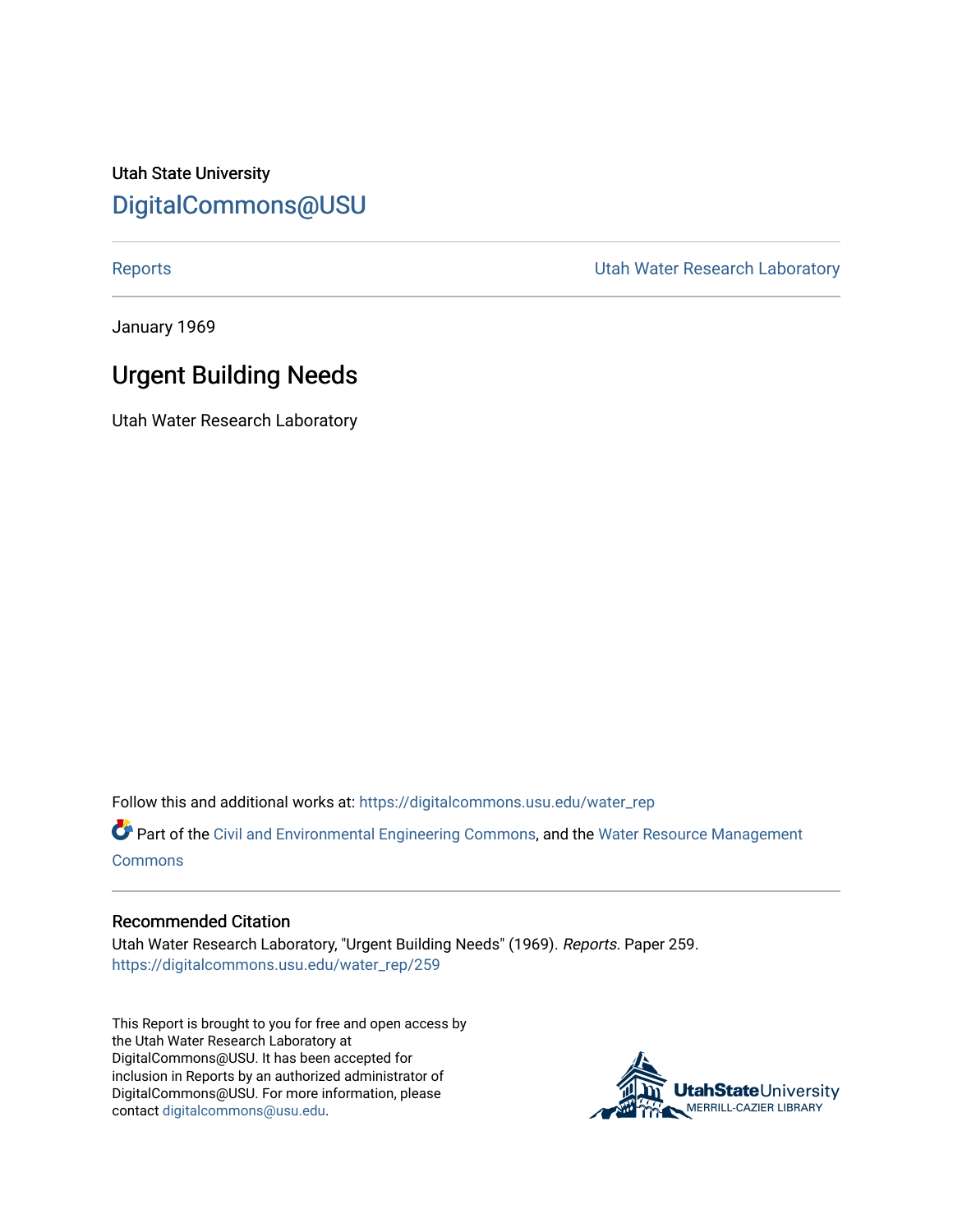# URGENT BUILDING NEEDS

UTAH WATER RESEARCH LABORATORY

1967- 69

UTAH STATE UNIVERSITY Logan, Utah

WWW

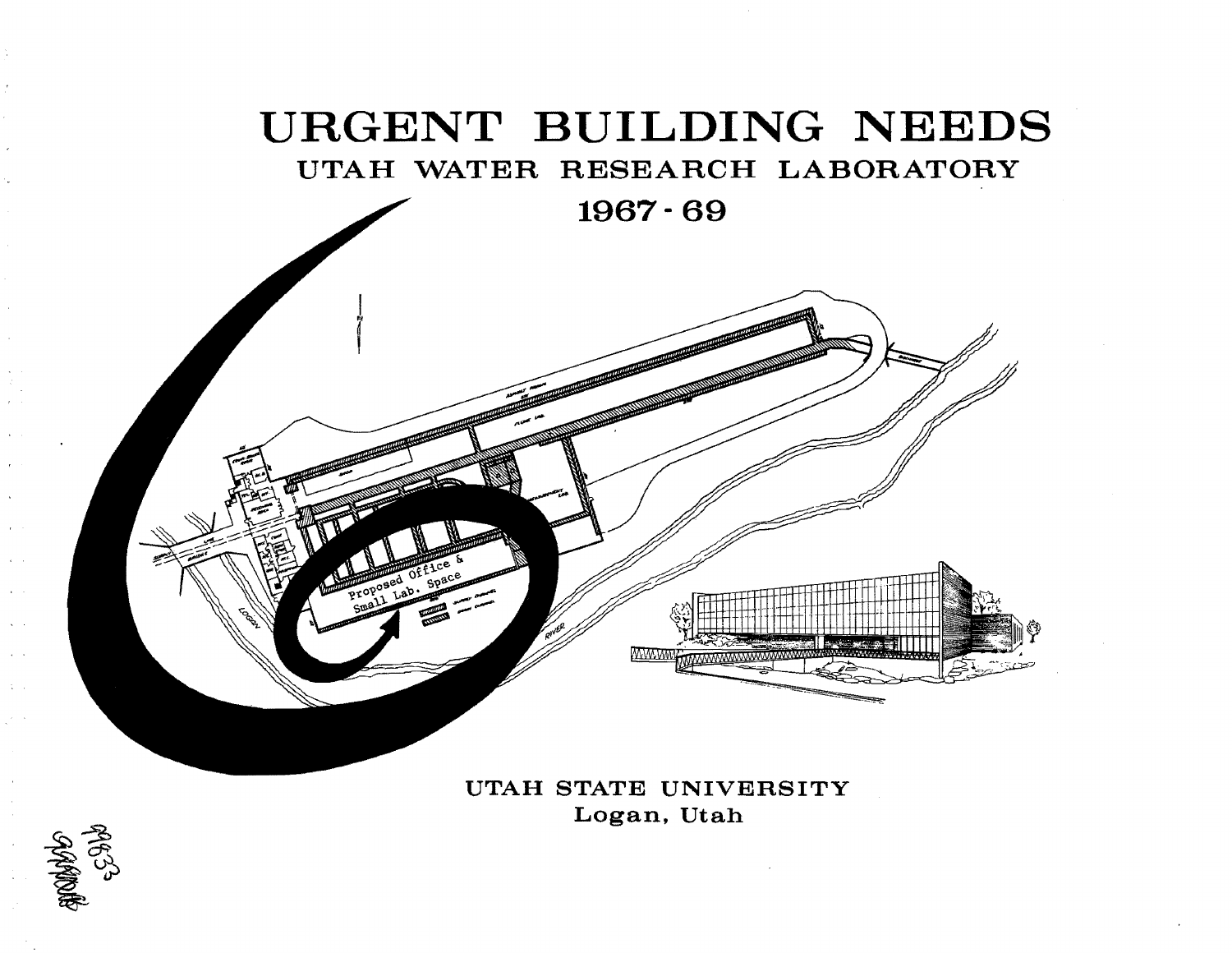

 $P$ ROPOSED OF FICES  $4$  LABS UTAU WATER RESEARCU LABORATORY UTAH STATE UNIVERSITY

lit

KENNETH W. JONES A.LA. ARCHITECT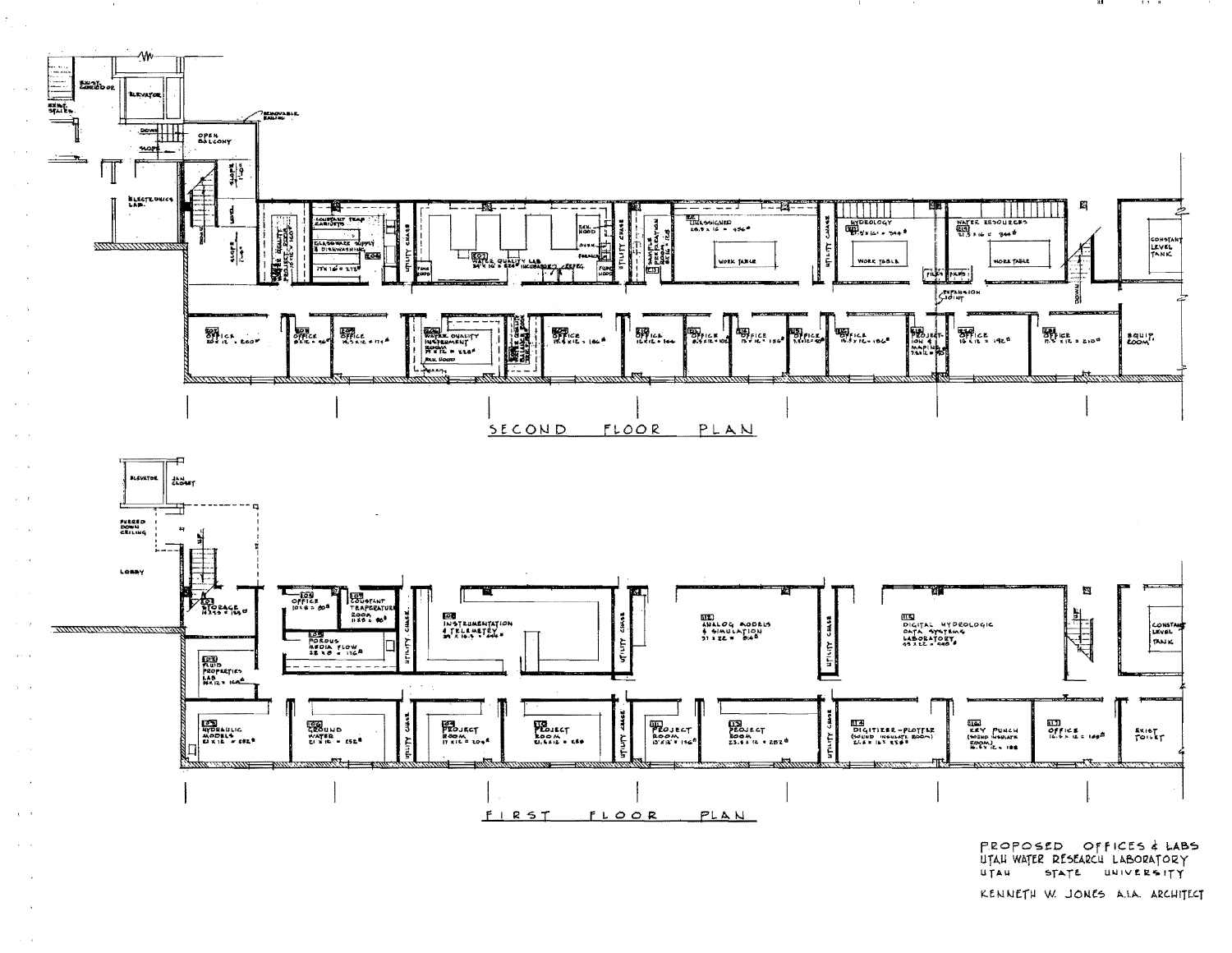## Utah Water Research Laboratory PROPOSED OFFICE AND SMALL LABORATORY SPACE

Approximately 6,800 sq. ft. of the general laboratory space along the north side of the Utah Water Research Laboratory building will be remodeled to provide 9,650 net sq. ft. of space on two floors.

 $\sim 10^{-1}$ 

 $\mathbf{1}$  .

 $\omega = \infty$ 

 $\mathbf{x} = \mathbf{y}$  $\lambda=0$ 

 $\chi = \chi$ 

 $\alpha=\alpha$ 

 $\chi=\chi$  $\tau \rightarrow$ 

 $\rightarrow$   $\rightarrow$   $\rightarrow$ 

 $\sim$  $\overline{ }$ 

 $\lambda = \lambda$ 

 $\bar{\lambda}=1$  $\alpha$  ,  $\beta$ 

 $\mathbf{v} = \mathbf{z}$ 

 $\sim$   $\alpha$ 

 $4 - 1$  $\mu\to\gamma\gamma$ 

 $\lambda_{\rm{max}}$ 

 $\hat{z}^{(i)}$  , a

 $\chi\equiv t$ 

 $\tilde{\phi}=\tilde{\chi}$ 

 $\mathbf{f} = \mathbf{f}$ 

 $\Delta_{\rm{eff}}=J$  $\sim$   $\sim$ 

 $\sim$  1  $\sim$ 

 $\Delta\sim 10$ 

| <b>Estimated Costs</b>                  |                     | Source of Funds                        |                      |  |
|-----------------------------------------|---------------------|----------------------------------------|----------------------|--|
| Construction<br>Furnishings & Equipment | \$225,000<br>75,000 | State Appropriations<br>Federal Grants | \$160,000<br>140,000 |  |
|                                         | \$300,000           |                                        | \$300,000            |  |

Action now by the Legislature can insure continued growth of the Utah Water Research Laboratory program with the associated benefits to the state of Utah and to the nation.

2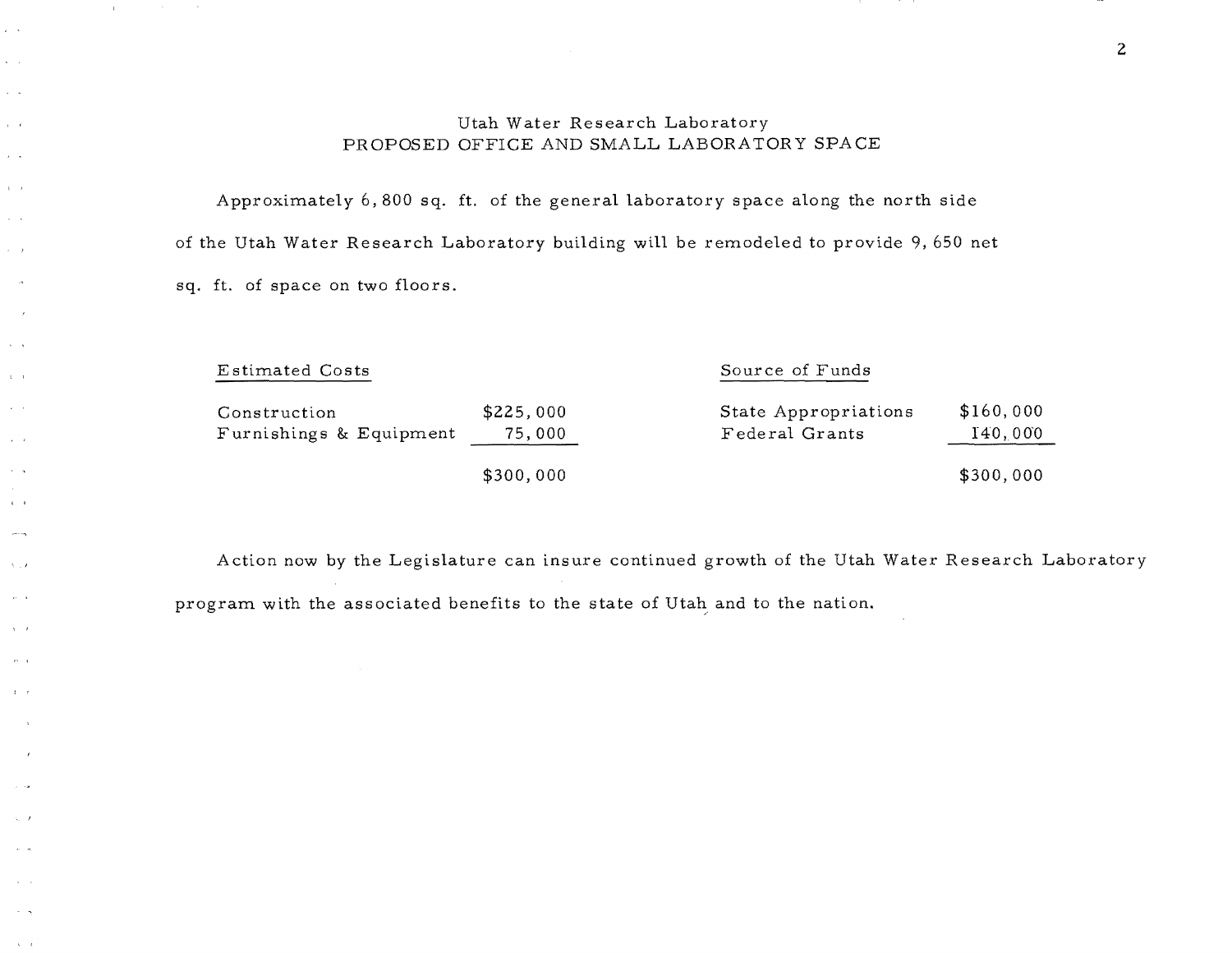Since the Utah Water Research Laboratory was established, its research program has developed even faster than was anticipated. From the day the new building was first occupied all the offices and project 1 ooms have been occupied—several by more than one professional staff member.

ساب

 $\sim$   $-1$ 

 $\sim$   $\sim$ 

 $\epsilon = \epsilon$  $\mathbf{r}$ 

 $\lambda$  $\Delta \sim 10^4$ 

 $\lambda$  .  $\lambda$  $\sim$ 

 $\mathbf{A}$   $\mathbf{A}$  $\ldots$ 

 $\Delta = 1$  $\mathbf{r}_1 = \mathbf{r}_2$ 

 $\chi\to\chi$ 

 $\mathbf{x}=\mathbf{y} \mathbf{x}$ 

 $\lambda=1$  $\epsilon$  :  $\alpha$ 

 $\Delta \rightarrow J$ 

 $\alpha = \infty$ 

 $\sqrt{2}$ 

 $\mathcal{L}^{\mathcal{L}}$ 

 $i = i$  $\mathcal{F}^{(1)}$  ,  $\mathcal{G}$ 

 $\mathbf{t} = \mathbf{0}$  $\sim$   $\sim$ 

 $\mathcal{L} = \mathcal{L}$ 

 $\tau = -\infty$ 

 $\mathbf{x} = -\mathbf{z}$  $\tau$  .  $\tau$ 

 $\Delta \sim 0$ 

This crowded office condition was deliberately planned so as to make the most efficient use of the construction dollar and to avoid having some unused office space when the building was initially occupied. Provision was made in the area along the north side of the building for adding two floors of office and small laboratory space.

During the past year the Utah Water Research Laboratory staff has brought in 3 dollars for each dollar of state research support provided. Thus, Utah is the direct beneficiary of the extra research funds and receives, as well, many indirect benefits from the intellectual resources and practical abilities of the well known and highly competent staff.

If the Utah Water Research Laboratory program is to continue to grow and to bring increased benefits to the state of Utah, the time has now come to complete the office and small laboratories as planned.

The laboratory staff is preparing proposals to submit to federal agencies for facilities grants that will meet approximately half of the costs. Authorization of the expanded facilities at this time by the Legislature, along with appropriation of the state's portion of the costs, would greatly increase the likelihood of obtaining the federal monies to help enlarge the facilities.

:3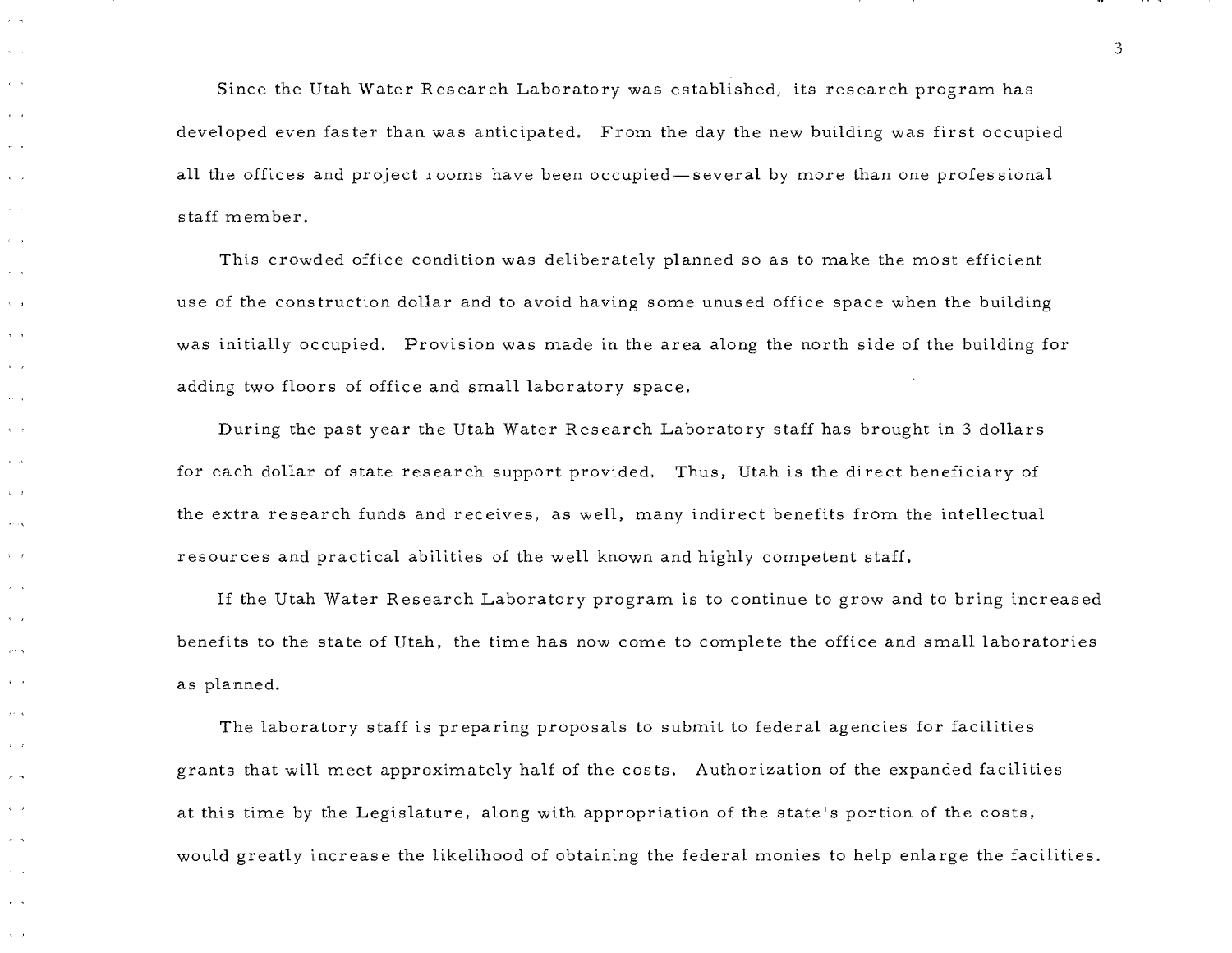| Utah Water Research Laboratory<br>SUMMARY OF FINANCIAL PROGRAM<br>(all funds) |             |                        |                   |                         |                   |             | 4                       |
|-------------------------------------------------------------------------------|-------------|------------------------|-------------------|-------------------------|-------------------|-------------|-------------------------|
|                                                                               |             |                        | $1965 - 69$       |                         |                   |             | $1965 - 69$             |
|                                                                               |             |                        | Total             |                         |                   | Total       | Grand                   |
| Water Laboratory Administration<br>State Appropriations                       | $1965 - 66$ | 1966-67                | Biennium          | 1967-68                 | 1968-69           | Biennium    | Total                   |
|                                                                               |             |                        |                   |                         |                   |             |                         |
| Estimated Revenue <sup>*</sup>                                                | 25,015      | 25, 185                | 50,200            | 68,410                  | 89,160            | 157,570     | 207,770                 |
| Water Laboratory Research 3 1/3%<br>Of Uniform School Fund                    |             |                        |                   |                         |                   |             |                         |
|                                                                               |             |                        |                   |                         |                   |             |                         |
| Estimated Revenue*                                                            | 276, 961    | 185,289                | 462,250           |                         | 200,000 225,000   | 425,000     | 887,250                 |
| Water Laboratory Grants and<br>Contracts                                      |             |                        |                   |                         |                   |             |                         |
| Present Contracts                                                             | 272, 246    | 405,399                | 677,645           | 506, 120                | 672,000           | 1, 178, 120 | 1,855,765               |
| Proposals Submitted (pending)**                                               |             | 3, 145                 | 3,145             |                         | 202, 282 224, 779 | 427,061     | 430,206                 |
| Proposals in Preparation                                                      | $- - -$     | $\omega$ $\sim$ $\sim$ | $\sim$ $ -$       |                         | 118,750 212,650   | 331,400     | 331,400                 |
| TOTAL                                                                         | 574, 222    |                        | 619,018 1,193,240 | 1, 095, 652 1, 423, 589 |                   |             | 2, 519, 151 3, 712, 391 |
| Proposed Construction of Additional                                           |             |                        |                   |                         |                   |             |                         |
| Office & Small Lab Space                                                      |             |                        |                   | 1967-68                 |                   |             |                         |
| Federal                                                                       |             |                        |                   | 140,000                 |                   |             |                         |
| State                                                                         |             |                        |                   | 160,000                 |                   |             |                         |
|                                                                               |             |                        |                   | 300,000                 |                   |             |                         |

The estimated expenses are determined by available receipts. If receipts are reduced, this means a reduction in the effort and growth of future research at the Utah Water Research Laboratory.

\*\* Based on 50% expectancy of success.

 $\sim$   $\sim$ 

 $\alpha = 1$ 

 $\lambda = \pi$ 

 $\lambda=1$ 

 $\sim$   $\sim$ 

 $\Delta \sim 0.1$  $\sim$   $\sim$ 

 $\sim$   $\sim$   $\mu$ 

 $\sim$   $\sim$ 

 $\sim$   $\alpha$ 

 $\sim$   $\sim$ 

 $\lambda = \lambda$ 

 $\tau$  .  $\omega_{\rm t}$ 

 $\chi=\chi$ 

 $\sim$   $\sim$ 

 $\lambda \rightarrow t$ 

 $\epsilon$  ,  $\epsilon$  $\chi=\chi$ 

 $\sim$   $\gamma$  $\Lambda_{\rm c} = 1$  $\mu$  ,  $\alpha$ 

 $\lambda=1$ 

 $\epsilon = \epsilon_0$ 

 $\mathbf{1}=\mathbf{1}$ 

 $\sigma$  ,  $\sigma_{\rm b}$ 

 $\mathbf{v}=\mathbf{r}$ 

 $\tau$  /s.

 $\kappa = 1$  $\gamma \in [9]$ 

 $\infty$  ,  $\ell$ 

 $\mathbf{z}_\mathrm{F}^{\mathrm{L}}$ 

 $***$  Based on 25% expectancy of success.

Prepared 2-10-67

,J ., ,

 $\mathcal{A}^{\pm}$ 

**Contractor** 

and the state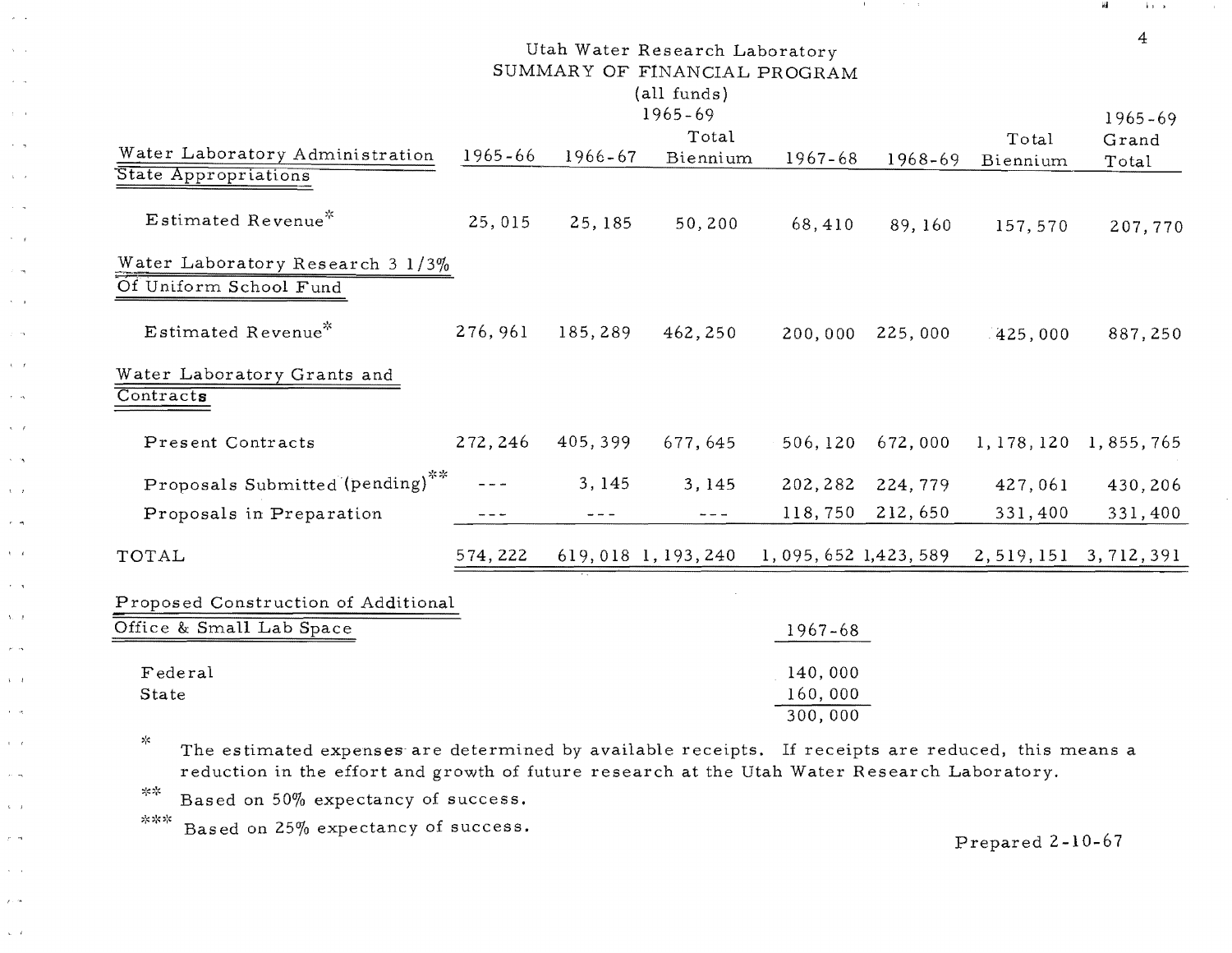# Utah Water Research Laboratory PROGRESS SUMMARY

| Personnel                                  |                |              |              |              |                   |                   |
|--------------------------------------------|----------------|--------------|--------------|--------------|-------------------|-------------------|
|                                            | July<br>1963   | July<br>1964 | July<br>1965 | July<br>1966 | Estimated<br>1967 | Estimated<br>1968 |
| Professional                               | 19             | 23           | 31           | 34           |                   |                   |
| Service                                    | $\bf{4}$       | 10           | 15           | 18           |                   |                   |
| Student & Part-time                        | $\overline{4}$ | 29           | 51           | 75           |                   | - -               |
| Total                                      | 27             | 62           | 97           | 127          | 150               | 170               |
| Expenditures                               |                |              |              |              |                   |                   |
|                                            | Fiscal         | Fiscal       | Fiscal       | Fiscal       | Estimated         | Estimated         |
|                                            | $1963 - 64$    | 1964-65      | $1965 - 66$  | 1966-67      | $1967 - 68$       | 1968-69           |
| Water Lab Admin.<br>(State appropriations) | 14,255         | 28,035       | 25,015       | 25, 185      | 68,410            | 89, 160           |
| Water Lab Research<br>(State USF)          | 39,309         | 69,596       | 221,672      | 135,289      | 145,000           | 170,000           |
| Grants & Contracts                         | 71, 118        | 64,401       | 272, 246     | 408,544      | 827, 152          | 1,109,429         |
| Total                                      | 124,682        | 162,032      | 518,933      | 569,018      | 1,040,562         | 1,368,589         |
| Active Projects                            |                |              |              |              |                   |                   |
|                                            | July           | July         | July         | July         | Estimated         | Estimated         |
|                                            | 1963           | 1964         | 1965         | 1966         | 1967              | 1968              |
| State Supported (USF)                      | 3              | 13           | 15           | 19           | 21                | 23                |
| Grants & Contracts                         | $\overline{2}$ | 15           | 14           | 25           | 33                | 40                |
| Total                                      | 5              | 28           | 29           | 44           | 54                | 63                |

 $*$  Total number of full and part-time employees

f., .,

 $\mathbf{r} = \mathbf{r}$ 

 $\epsilon$  .

 $\chi^2 \to \chi^2$ 

 $\hat{r}$  and

 $\mathbf{r}=\mathbf{r}$  $\epsilon \rightarrow \infty$ 

 $\lambda=1$  $\sigma = \sigma_{\rm th}$ 

 $\Delta \sim 0.3$  $\alpha \rightarrow \alpha$ 

 $\mathbf{t}=\mathbf{r}$  $\hat{\boldsymbol{\delta}} = \hat{\boldsymbol{\delta}}$  $\tau = \bar{\tau}$ 

 $\kappa = \eta$ 

 $\mathbf{r}=\mathbf{r}$ 

 $\sigma\geq \sigma$  $\Delta \sim 0.4$ 

 $\tau = -\sqrt{\tau}$ 

 $\chi=\chi$ 

 $\mu \rightarrow \mu$ 

 $\lambda = \beta$ 

 $\chi\sim$  14

 $\Delta\gg J$  $\sigma\ll\sigma$ 

 $\mathbf{t}=\mathbf{r}$ 

 $\sigma \geq m$ 

 $\mathbf{x} = \mathbf{x}$  $\vec{P}^{k}$  as

 $\omega \neq -t$ 

\*\* **Funds carried over into next fiscal year are not included.** 

. . . . 5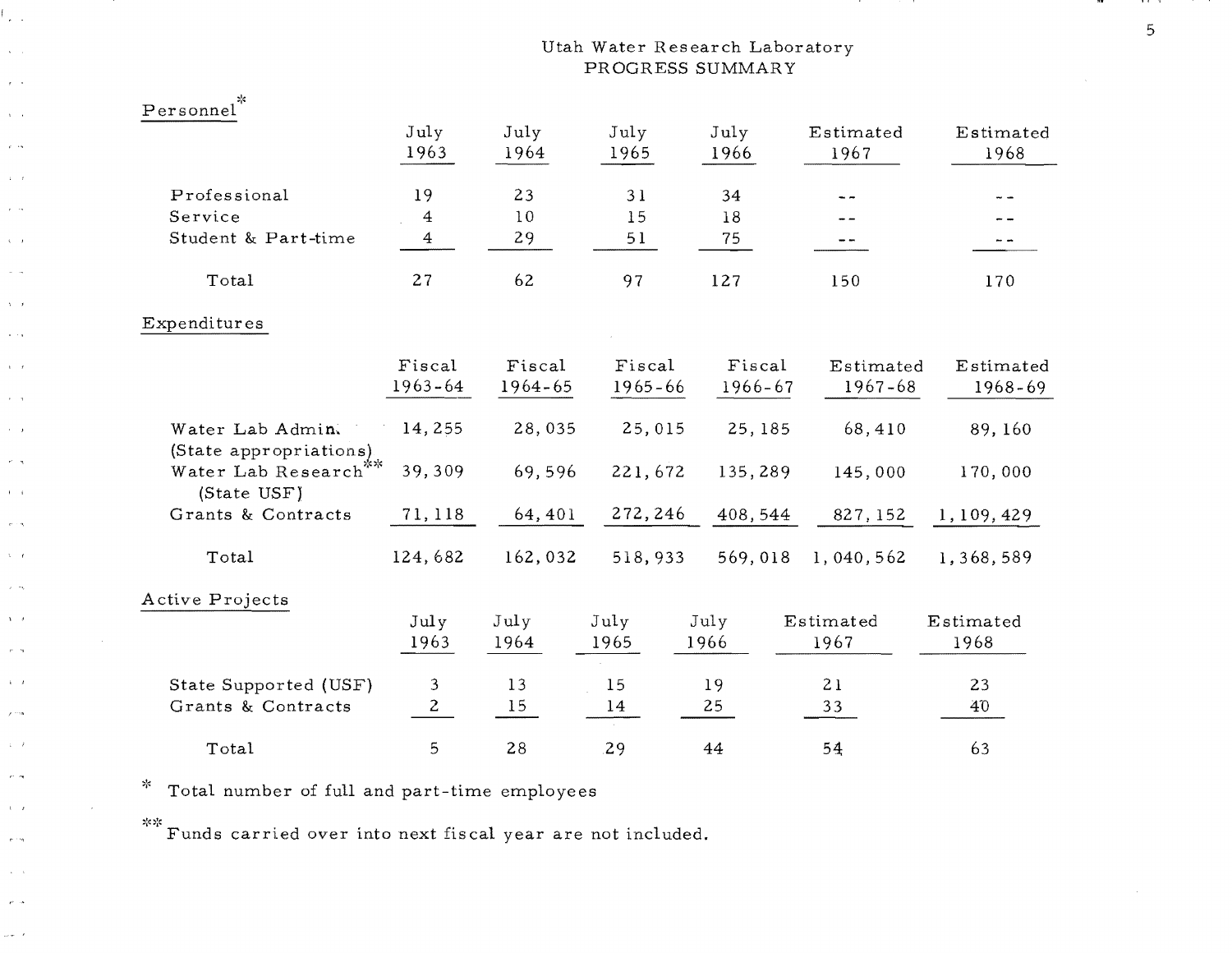The following is a summary of the specific needs for enlarged facilities at the Utah Water Research Laboratory:

#### 1. Profes sional Staff Offices

 $r - n$  $\mathbf{v}$ 

 $\mathbf{a} = \mathbf{a}$ 

 $\sim$   $\mathbf{r}$ 

 $\lambda = 1$ 

 $\mathbf{r}$ 

 $\mathbf{A} = \mathbf{A}$ 

 $\alpha \rightarrow \infty$ 

 $\mathbf{v}$ 

 $\alpha$  ,  $\beta$ 

 $x = t$ 

 $\sigma = -\sigma_0$  $\mathbf{t}$ 

 $\mathfrak{t}_1=\mathfrak{t}$ 

 $\mathbf{t}_i = t$ 

 $2 - 19$  $\lambda = i$ 

 $\mu \rightarrow \infty$ 

 $\lambda = I$ 

 $\mathbf{p}^{\star}=\mathbf{q}$ 

 $\mathbf{r} = \mathbf{x}$ 

 $\omega\sim -4$ 

Several staff members who hold joint appointments with academic departments are already housed on the campus with their department rather than being near their research facilities. The last professional staff member to be hired had to be officed in the engineering building (in space usually occupied by graduate students) because of the crowded condition at the Utah Water Research Laboratory. Proposals already written and submitted would, if granted, require office space to house several more permanent staff members.

#### 2. Atmospheric Water Resources Project

Some of the temporary and part-time staff of this major United States Bureau of Reclamation project have already been moved into the old house adjacent to the wind tunnel facility. While this provides adequate housing for the project at the time, this solution must be viewed as temporary. As the use of the newly completed wind tunnel increases and other research is initiated by the Mechanical Engineering Department, the old house will have to be vacated by the UWRL Atmospheric Water Resources personnel.

#### 3. Project Rooms and Graduate Student Work Space

As additional projects are developed, protected space must be available for the experimental equipment and for work area and desk space for the graduate students and part-time employees associated with the projects.

#### 4. Water Quality and Water Pollution Research

This extremely important activity of the UWRL has grown and will continue to grow rapidly. Already the present lab facilities are too small and construction has been started on open work benches located in the general laboratory area. This open and dusty area is a poor, but necessary, substitute for the clean protected space necessary in this kind of work. Additional facilities are especially needed in this area of the laboratory.

6

IIJ